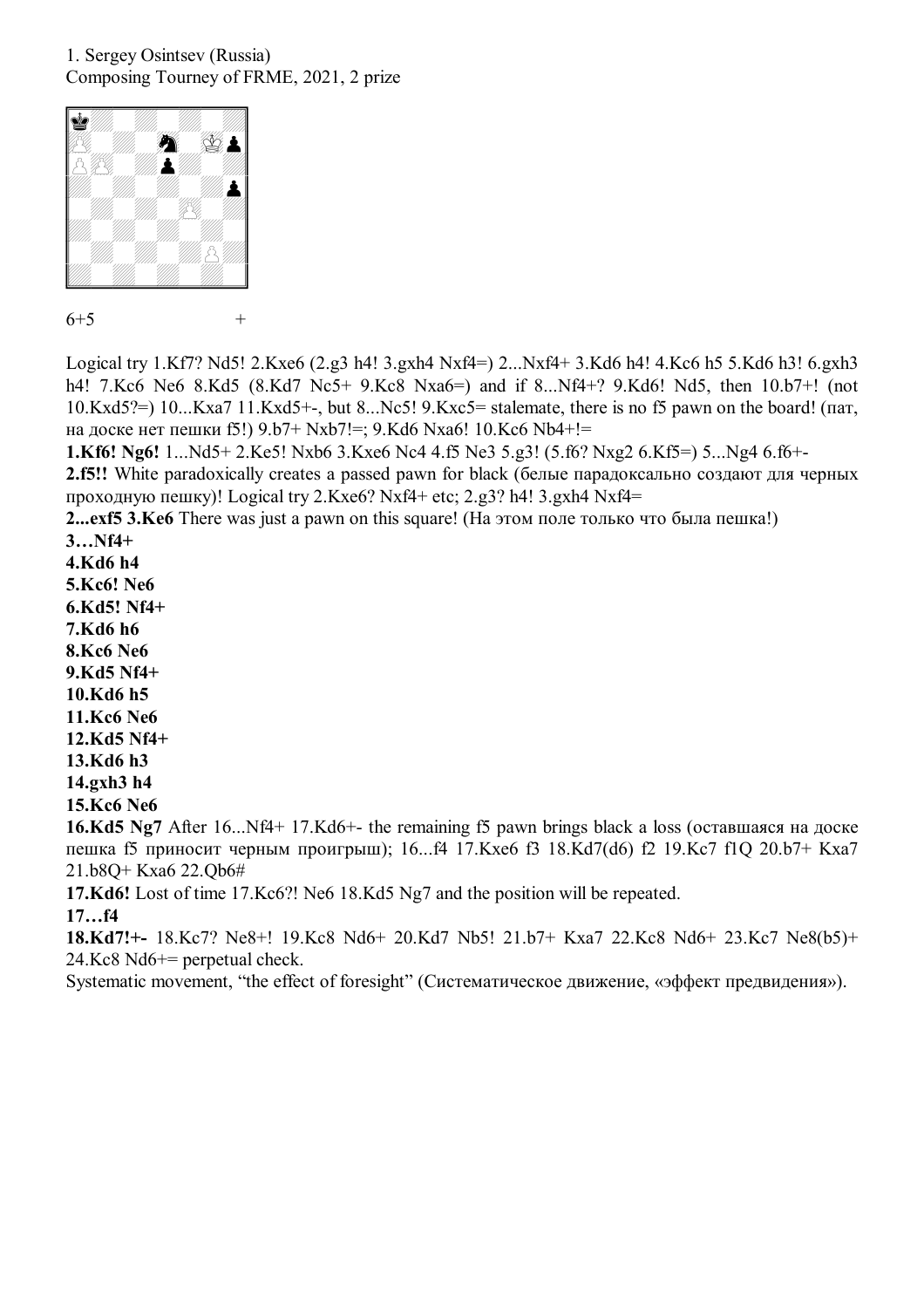2. Sergey Osintsev (Russia) UAPA-14 Section A1: Win 2021, Prize



 $4+10$  black move  $+$ 

White ruins Black's Fortress (тема: разрушение крепости).

**1...Rb1+ 2.Kb4!** 2.Ka4? b2! 3.Qxf5+ g6 4.Qd7+ Bf7! 5.Qxf7+ Kh6 6.Kb3 Ra1! 7.Qf4+ Kh7 8.Qc7+  $Kh6=$ 

**2...Ba3+!** 2...Bd2+ 3.Ka4 b2 4.Qxf5+ g6 5.Qxc2+-

Thematic try 3.Ka5? b2! 4.Qxf5+ g6 5.Qd7+ Be7! 6.Qxe7+ Bf7! 7.Qxf7+ Kh6 8.Qf4+ Kh7 9.Qc7+ Kh6= Having sacrificed the Bishops, Black freed the a-file. Black has two fortresses: the black King with pawns successfully opposes the white Queen and Knight, the Rook and pawns mutually defend each other. White cannot strengthen his position (пожертвовав слонов, черные освободили линию «а». У черных две крепости: черный король с пешками успешно противостоит белым ферзю и коню, ладья и пешки взаимно защищают друг друга. Белые не могут усилить свою позицию). It is impossible 10.Qxc2?? Ra1+ 11.Kb6 b1Q+–+

**3.Ka4!!** The better this move is, it will be revealed later (чем лучше этот ход, станет понятно позже).

**3...b2!** 3...c1Q 4.Qxf5+ g6 5.Qf7+ Kh6 6.b8Q Qc6+ 7.Kxa3 Qc5+ 8.Qb4 Qc1+ 9.Ka4 Qc6+ 10.Qb5 Qxb5+ 11.Kxb5 b2! 12.Qf8+! Kh7 13.Ne4!+-

**4.Qxf5+** 4.b8Q?? Be6! 5.Q5e8 Bf8!! 6.Qxe6 Ra1+–+

**4...g6 5.Qd7+** 5.Qxc2? Bd6! 6.Ne4 Rf1 7.Qxb2 Rf4 8.Qh2+ Kg7 9.Qb2+ Kh7!=

**5...Be7! 6.Qxe7+** 6.b8Q? Bf7!! 7.Qxb2 Rxb2 8.Qxe7=

**6...Bf7! 7.Qxf7+ Kh6** 

**8.Qf8+!** Thematic try 8.Qf4+?! Kh7 9.Kb3? c1Q 10.b8Q Qd1+ 11.Kb4 Qd2+! 12.Kb3=

**8...Kh7 9.Qe7+ Kh6** 

**10.Qxe3+ Kh7** 

**11.Qe7+** 11.Kb3? c1Q 12.Qe7+ Kh6=

**11...Kh6 12.Qf8+** Try to destroy the fortress with the help of Knight sacrifices are ineffective (попытки разрушить крепость с помощью жертвоприношений коня неэффективны) 12.Nf5+?! gxf5 13.Qf6+ Kh5(h7)= or 12.Qh4+?! Kg7 13.Nh5+?! gxh5 14.Qg5+ Kf7!=

#### **12...Kh7 13.Qf7+ Kh6**

**14.Qf4+! Kh7** Having eliminated the pawn, the Queen came back, and White carries out the main plan, prepared 12 moves back by the move 3.Ka4! (уничтожив пешку, ферзь вернулся, и белые осуществляют основной план, подготовленный 12 ходов назад ходом 3.Kрa4!).

**15.Kb3!** 15.Qc7+?! Kh6 16.Kb3? c1Q 17.b8Q Qe3(d1)+ 18.Qc3 Qe6+! 19.Kb4 Qe7+! 20.Kb5 Qd7+! 21.Qc6 Qxc6+ 22.Kxc6 Rc1+ 23.Kd5! b1Q 24.Qh8+ Kg5 25.Ne4+ Qxe4+! 26.Kxe4=

**15...c1Q 16.b8Q Qd1+** 

**17.Kb4 Qa4+!** or 17...Qe1+ 18.Kb5 Qa5+ 19.Kxa5+-

**18.Kxa4 Ra1+ 19.Kb5! b1Q+** 

**20.Kc6! Qc2+ 21.Kd7! Rd1+** 

**22.Ke7! Qc5+ 23.Kf6! Qc6+** 

**24.Kg5 Rd5+ 25.Kxg4 Qe6+** 

**26.Kf3+-**

The logical study, "the effect of foresight".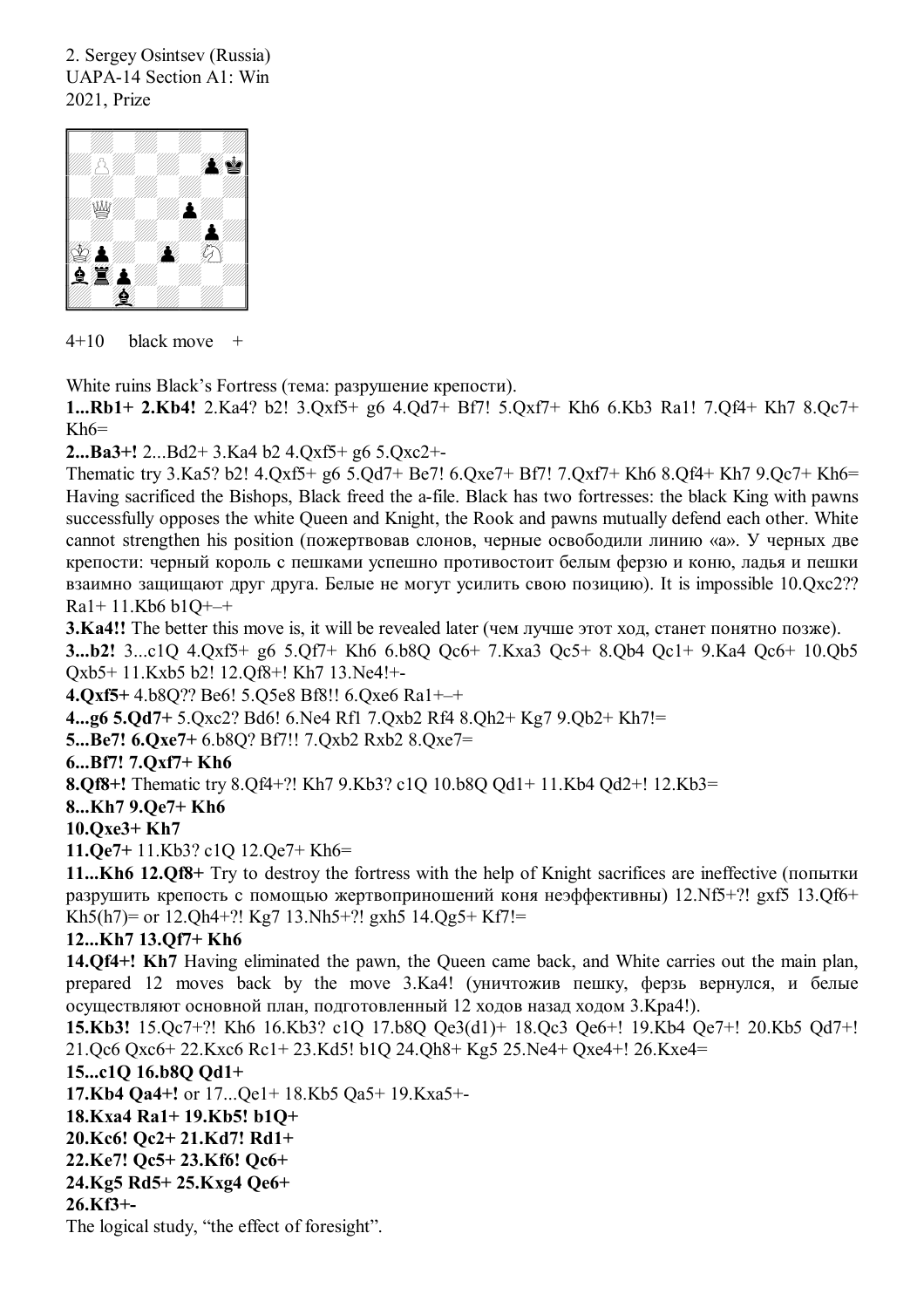### 3. Sergey Osintsev (Russia) ChessStar, 2020, 1 prize



```
6+9 +
```
**1.Nc4+!! Kb4** 1...dxc4 2.Ra3+ Kb4 3.Be7#; 1...bxc4 2.Ra3+ Kb5 3.Rh7 c3 4.d3 Kb4 5.Be7+ Kb5 6.Rh6 c2 7.Rb6#

**2.Ra3!** The Knight is now under three captures! 2...Kxc4 3.d3+ Kb4 4.Be7# model mate; 2...bxc4 3.Be7+ Kb5 4.Rh6 c3 5.d3 Rg7 6.Rb6#; 2...Ref1 3.Be7+ Kxc4 4.d3# model mate; 2...dxc4 3.Be7#; 2...e4 3.Be7+ Kxc4 4.d3+ exd3 5.Rh6 b4 6.Rc6+ Kb5 7.Rc5#

**2…Rg7+!** 

**3.Bxg7 Rf1** 

**4.Bxe5 Rf7+** 4...bxc4 5.Bd6+ Kb5 6.Rh7 e1Q 7.Rb7+ Kc6 8.Ra6#

**5.Kb6 Rd7** 

**6.Bxd4** threat 7.Bc5#

**6…Rb7+! 7.Kc6!!** Refusal from capture! Logical try 7.Kxb7? e1Q 8.Bc3+ Nxc3 9.Ne3+!? Qxh4 10.Nc2+ Kc5 11.Rxc3+ Kd6!–+

**7...Rc7+ 8.Kxc7** the King accepted the sacrifice, but on an adjacent square!

**8…e1Q 9.Bc3+!** 9.Kd6?! bxc4! 10.Bc5+ Kb5 11.Rh8 c3! 12.Rb3+ Kc4 13.Rb4+ Kd3 14.Rd4+ Kc2= 12.Rb8+ Kc4 13.Rb4+ Kd3=

**9...Nxc3** 9...Kc5 10.d4++-

**10.Ne3+!!** Offer to choose any Rook! 10.dxc3+? Kc5=

**10...Qxh4** 10...Kxa3 11.Nc2+ Kb2 12.Nxe1+-

**11.Nc2+ Kc5** 11...Kc4 12.Rxc3# model mate.

**12.Rxc3+ Qc4 13.d4#!** Ideal mate.

The logical choice in the study on the mat.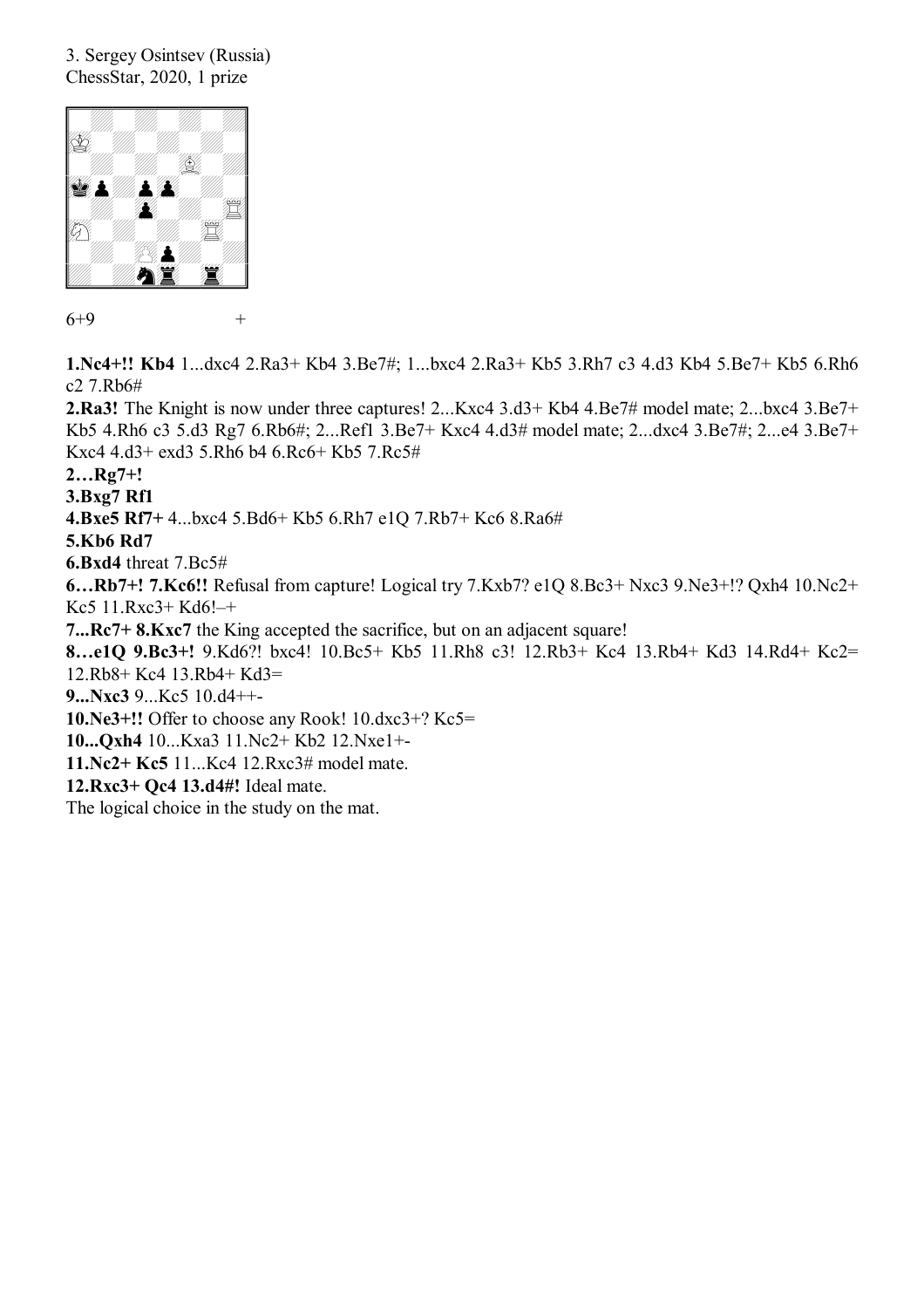### 4. Sergey Osintsev (Russia) MT S. Zakharov, 2021, 3 prize



 $6+4$  +

**1.g6+** 1.Nxg8? Qb3+ 2.Kg2 Qxa4 3.Nf6+ Kg6=

**1...Kh8** 1...Kxh6 2.Rh4+ Kg7 3.Rh7++-

**2.g7+** 2.Nxg8? Qb3+ 3.Rc3!! (3.Kg2? Qxa4 4.Nf6 Qa2+= "mad" Queen!) 3...Qxc3+ (3...Qxa4? 4.Nf6+ and the c-pawn prevents the queen from becoming "mad") 4.Kg4! Qe5!! the only way to perpetual check 5.Nf6! Qe6+! 6.Kg5 Qe5+ 7.Kg4 Qe6+=

## **2...Kh7**

# **3.Nxg8! Qb3+**

**4.Kh4!!** Under the capture of the Rook with a check! Inaccurate 4.Kg4?! and the Queen will choose the Knight 4…Qxg8! 5.Rg5 and the white King was under checks 5…Qe6+! 6.Kf3 Qf6+ 7.Kg4 Qe6+ 8.Kh4 Qe1+! 9.Rg3 Qh1+! (9...Qe7+? 10.Kh3!+-) 10.Kg4 Qd1+= perpetual check; 4.Kg2? Qxa4 5.Nf6+ Kxh6 6.g8Q Qe4+! 7.Nxe4= stalemate! 4.Kh2? Qxa4 5.Nf6+ Kxh6 6.g8Q Qh4+!= "mad" Queen!

**4...Qxa4+** 4...Qxg8 5.Rg5!+-

**5.Kg5 Kxg8** 5...Qd1 6.Nf6#! model mate.

How to get to the eighth horizontal? 9.Rf5? or 9.Re5?

The right decision **6.Ra5!!** Doubling the theme - the capture of the second Rook by check!

**6…Qxa5+ 7.Kg6** There is no defense against checkmate, black is powerless with an extra Queen on an empty board!

**7…c5 8.h7#!**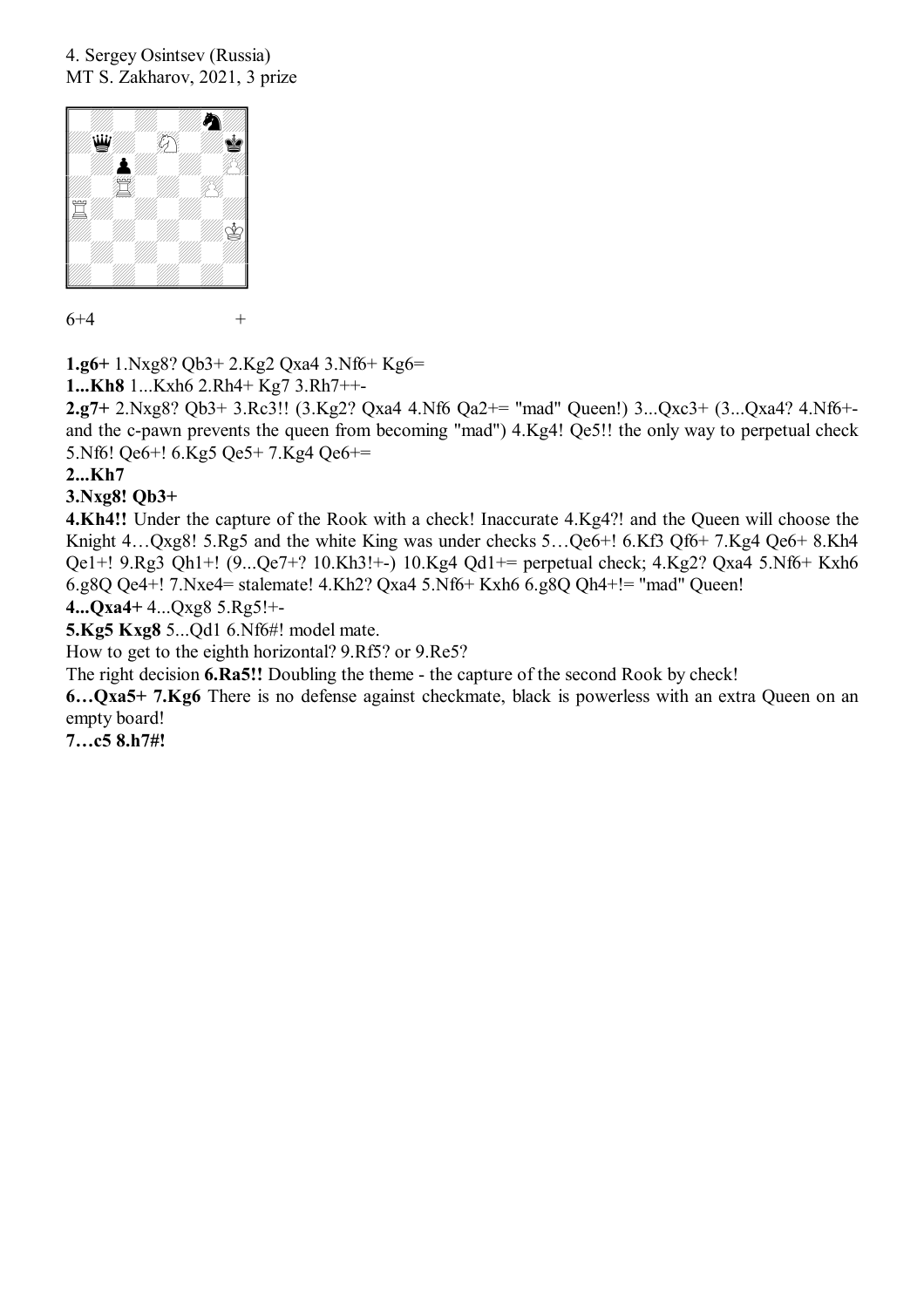#### 5. Sergey Osintsev (Russia) Gravure, 2020, 2 prize



 $4+6$   $=$ 

**1.f7 Be7!** 1...Nf4+ 2.Kg1 Bb6+ 3.Kh2 Bc5 4.Re8+ Kb7 5.h6=

**2.h6! Nf4+** The white King has a chance to be active and help the pawns 3.Kf2? Bc5+! 4.Kg3 Nh5+ 5.Kxg4 Nf6+ 6.Kf5, but 6...Nh7! 7.Kg6 Bd3+-+ and black wins.

**3.Kg1! Bc5+** 3...Nh3+? 4.Kg2!=

#### **4.Kh2 g3+!**

#### **5.Kxg3 Nh5+**

**6.Kh2!!** Anything but this! 6.Kh4? Nf6! 7.Re8+ Bxe8! 8.h7 Bf2+ 9.Kg5 Nxh7+–+ or 6.Kg4? Nf6+ 7.Kf5 Nh7–+ Loses also 6.Kg2? Nf6! 7.Re8+ Bxe8 8.h7 Bc6+–+ or 6.Kf3? Nf6! 7.Re8+ Bxe8 8.h7 Bc6+–+ or 6.Kh3 Nf6 7.Re8+ Bxe8 8.h7 Bd7+–+

## **6...Nf6**

**7.Re8+!! Bxe8!** 7...Kb7 8.f8Q Bxf8 9.Rxf8=

**8.h7!!** 8.fxe8Q+? Nxe8 9.h7 Bd4–+

#### **8...Bd6+**

**9.Kg1!! Bxf7** 

**10.h8Q+ Ne8!** 10...Ng8 11.Qh1+ Kb8 12.Qc6=

**11.Qa1!** 11.Qh1+? Kb8 12.Qc6 Nc5!–+

#### **11...Bb3**

**12.Qh8! Bc5+** 

**13.Kh2!** Tries 13.Kf1? The white King is in check 13…Bc4+! 14.Ke1 Bb5–+ or 13.Kg2? Bd5+! 14.Kh2  $Bc6-+$ 

**13...Bf7** 

#### **14.Qa1 Bd6+**

**15.Kg1!** Try 15.Kh3? The white King is in check 15…Be6+! 16.Kh4 Bd7–+

**15...Bb3** 

**16.Qh8=** Pendulum positional draw. Logical choice of moves by the white King.